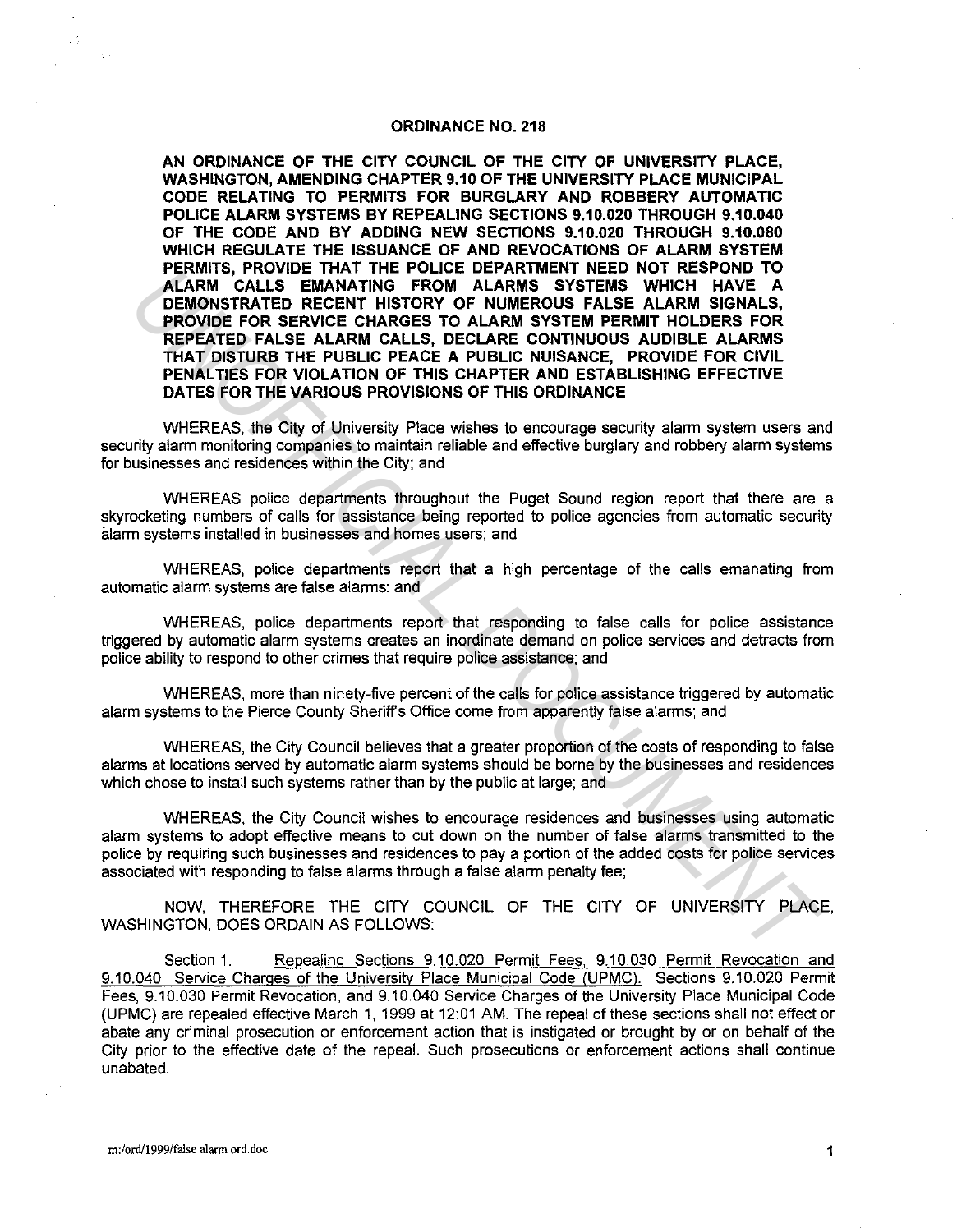Section 2. Adding a new section 9.10.020 Definitions to the University Place Municipal Code. Effective on March 1, 1999 at 12:01 AM, the definitions in Section 8.64.010 of the Pierce County Code, which the City of University Place adopted by reference in Section 9.10.010 of the University Place Municipal Code, are hereby amended to read within the City of University Place as follows:

# **Definitions.**

"Alarm System" means any system, device, or mechanism which, when. activated, transmits a telephone message to a private monitoring company or some other number, or emits an audible or visible signal that can be heard or seen by persons outside the protected premises, or transmits a signal beyond the premises in some other fashion, except any system, device, or mechanism primarily protecting a motor vehicle.

"Burglary Alarm System" means an alarm system designed or used for detecting and reporting an unauthorized entry or attempted unauthorized entry upon real property protected by the system.

"Robbery Alarm System" means an alarm system designed or used for alerting others of a robbery or other crime in progress which involves potential serious bodily injury or death.

"Department" means the City of University Place or its duly authorized agent the Pierce County Sheriffs Department.

"False Alarm" means the activation of any burglary and/or robbery alarm system when no crime is being committed or attempted on the premises. An alarm shall be presumed to be false if the police officers responding do not locate any evidence of an intrusion or commission of an unlawful act or emergency on the premises which might have caused the alarm to sound. Alarms caused by earthquakes, hurricanes, tornadoes, or other violent acts of nature shall not be deemed to be false alarms. entils as unkerious entrassing to a private informal promptom profits an addition of the protect permisses or transmission and be precise the protect permisses in some other fastion, protecting any stem, device, or mechani

"Permittee" means the person(s), corporation, or other business entity to whom a permit has been issued under this Chapter.

"Premises" means any area and any portion of any area protected by an alarm system.

"System Subscriber" means person(s}, corporation(s), or other business entity who purchased or contracted for any alarm system.

Section 3. Adding a new Section 9.10.030 Permit Requirements to the University Place Municipal Code (UPMC). Effective on March 1, 1999 at 12:01 AM, Section 8.64.020 of the Pierce County Code, which the City of University Place adopted by reference in Section 9.10.010 of the UPMC, is hereby amended to read within the City of University Place as follows:

#### **Permit Requirements.**

A. Permit Required. From and after July 1, 1993. No person shall operate or use an automatic police alarm system on any premises within unincorporated–Pierce Gounty the City of University Place under that person's control without first having obtained from the Sheriff's Department a separate permit for each premise protected by an alarm system. The Department need not respond to any alarm system for which a permit has not first been obtained. For the purposes of this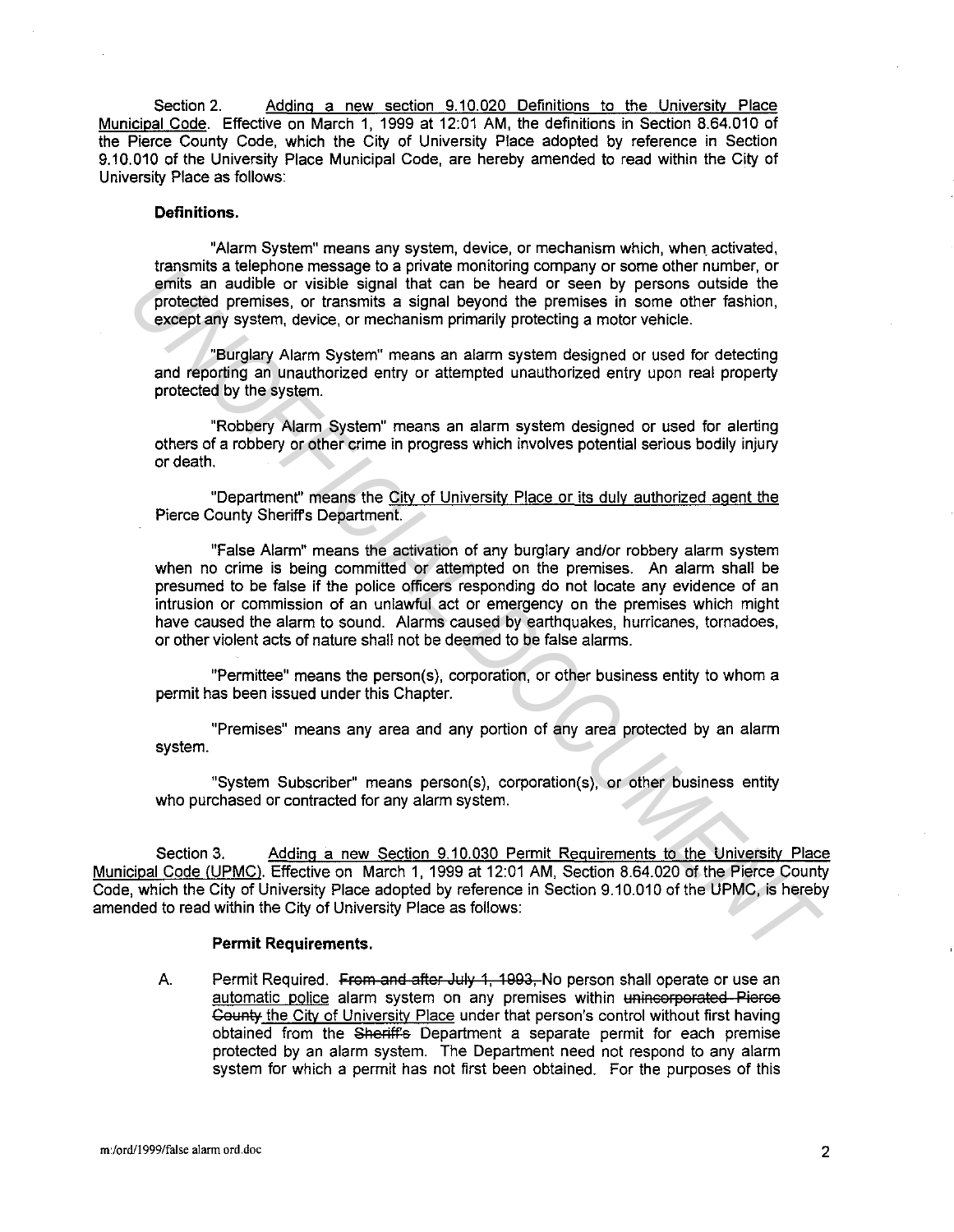Section, a person shall be deemed to be an operator or user of an alarm system if:

- 1. The person controls both the alarm system and the premises upon which it is installed, or
- 2. The person controls the premises and is the subscriber, client, or tenant of the system subscriber, or
- 3. The person is the system subscriber.

8. Application. All persons required to obtain a permit must complete a permit application form. Information required to be provided on the permit application form includes, but is not necessarily limited to:

- 1. Subscriber's name, address, and telephone number(s);
- 2. Names and telephone numbers of three additional persons who will respond in the event of alarm activation in the absence of the subscriber;
- 3. The electrical inspection permit number for the premises;
- 4. Name of the alarm company responsible for regular maintenance and that company's electrical contractor's license number;
- 5. The information required in Paragraphs 3 and 4 of this subsection shall not apply to:
	- a. alarms which are installed by the homeowner/tenant; or
	- e-b. alarms which are installed in multiple-tenant buildings.

Failure to complete the required information will result in automatic denial of the permit.

- C. Permit Fee. Each permit shall be given a unique number which shall not be transferable. The Department shall charge a an \$15.00 application fee which shall be set by the City Council by Resolution. except that no fee shall be charged for alarms installed prior to the effective date of this Chapter, if a permit application for such existing alarm system is filed with the Department beforeJuly 1, 1993. Permit fees shall be deposited into the Alarm Systems Permits Account in the General Fund, to be used exclusively for the administration of this Chapter. 3. A microsoftrain the system student to obtain a permit must complete a permit<br>application form information required to be provided on the permit application<br>form information required to be provided on the permit applica
	- D. No permit shall be issued to any person, corporation or other business entity whose alarm permit has been revoked within the preceding six months by the City.
	- $\Delta$ . E. Any person who owns, operates, or possesses any alarm system within unincorporated Pierce County the City of University Place which does not conform to the requirements of this Chapter shall disconnect that alarm system and render it inoperable. or alter it in accordance with this Chapter no later than December 31, 1993.

Section 4. Adding a new Section 9.10.040 Permit Revocation to the University Place Municipal Code. Effective on March 1, 1999 at 12:01 AM, Section 8.64.010 of the Pierce County Code, which the City of University Place adopted by reference in UPMC Section 9.10.010, is hereby amended to read within the City of University Place as follows:

## Permit Revocation and Discontinuance of Response

A. Grounds. The Sheriff Department may revoke a permit and/or discontinue responding to alarm system calls at the location of any permittee: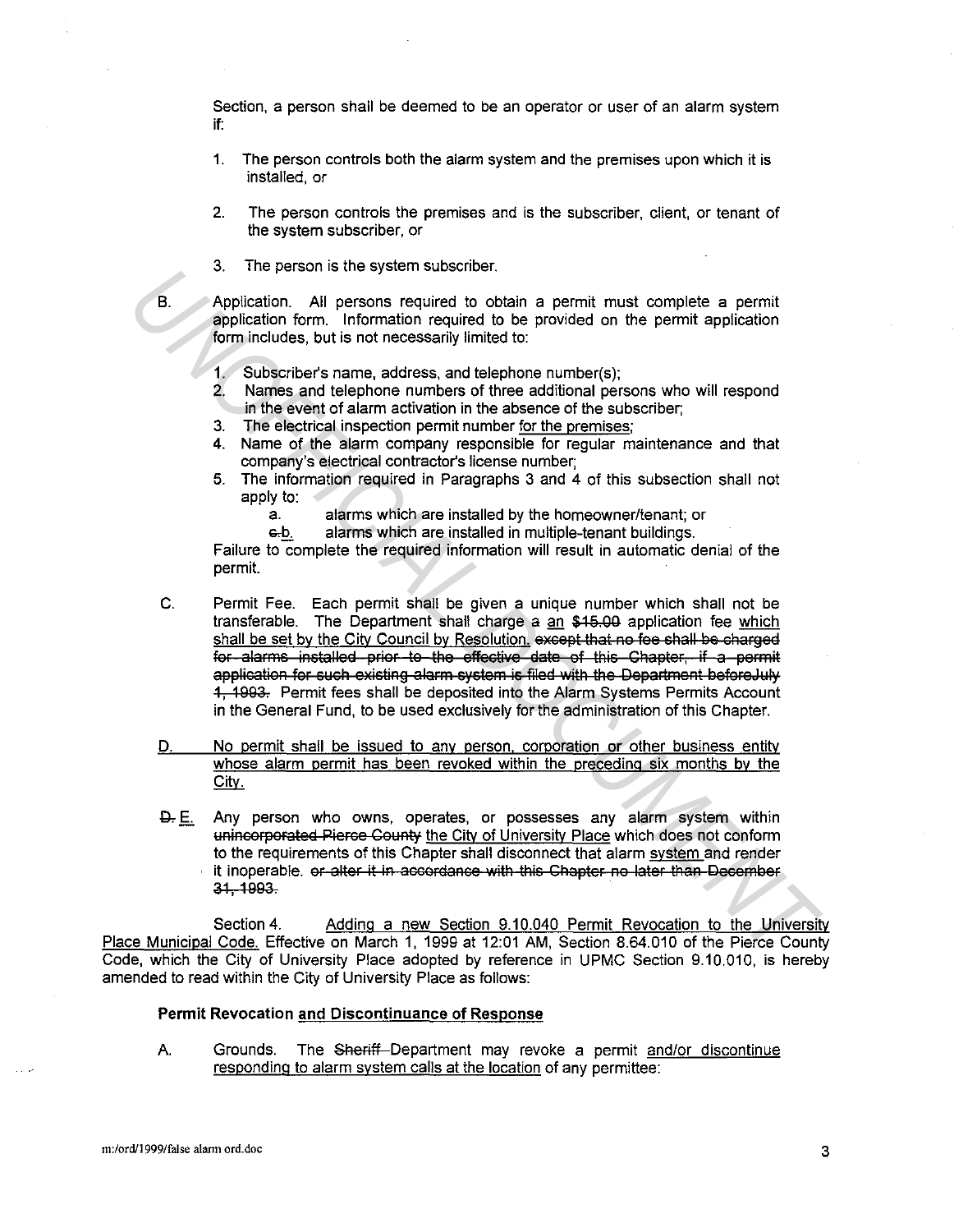- 1. Whose alarm system has resulted in more than five false alarm responses by the Department within a six-month period, or
- 2. Who has failed to pay a service charge, as set forth in as authorized by this Chapter, within sixty days of billing.
- B. Notice of Revocation and non-response. The Sheriff Department shall notify such permittee in writing either by first class mail sent to the last known address of the permittee, or by personal service on the permittee of the notice of revocation and non-response Fevecation of his/her alarm permit and the grounds therefor. An affidavit of service by mail or by personal service shall be retained by the City. The notice of revocation and non-response shall specify the specific date of revocation, which shall be no sooner than ten twenty-one days after either the notice is deposited in the mail or personally served upon the permitttee, and that the Department may discontinue responding to alarms which occur at the premises described in the revoked permit after the date of revocation The notice shall also set forth the filing fee for an appeal. **Example 10 started and an analyzing started and the line Unit Unit<br>
motion of revocation and non-response shall speed by the specific date of revocation,<br>
which shall be no sooner than the <u>hyentron</u> days after either the** 
	- C. Appeal. The permittee, may appeal the notice of revocation and non-response intended or actual revocation pursuant to the provisions of the Hearing Examiner Code, Chapter 2.36 2.20 of the UPCMC. A notice of appeal, together with the applicable fee, must be filed with the City Clerk no later than fourteen (14) days after the date that the notice of revocation and non-response is either mailed to or personally served on the permittee.
	- D. Appeal Fee. The fee for filing an appeal of a notice of revocation and nonresponse shall be set by the City Council by resolution. The appeal fee shall include all past due false alarm service charges imposed on a permittee. Failure to pay the appeal fee, including all past due service charges, waives any obligation of the City to process the appeal.

Section 5. Adding a new Section 9.10.050 Permit Reinstatement to the University Place Municipal Code. Effective on March 1, 1999 at 12:01 AM, Section 8.64.040 of the Pierce County Code, which the City of University Place adopted by reference in UPMC Section 9.10.010, is hereby amended to read within the City of University Place as follows:

either: A Reinstatement of the permit may be made upon receipt by the Department of

- 1. A letter from a licensed alarm company that the alarm system is operating properly and/or the permittee's agents are properly trained in the alarm system operation; or
- 2. Similar Ggocumentation from an owner/tenant who has personally installed the alarm system.
- B. The City County shall not be responsible for any costs incurred by the permittee to qualify for reinstatement.
- C. Reinstated permittees will be billed for any false alarm responses after reinstatement, and will be subject to further revocation after three more false alarm responses during the remainder of the six-month period.
- D. Permits will not be reinstated if there are any outstanding fees or service charges due.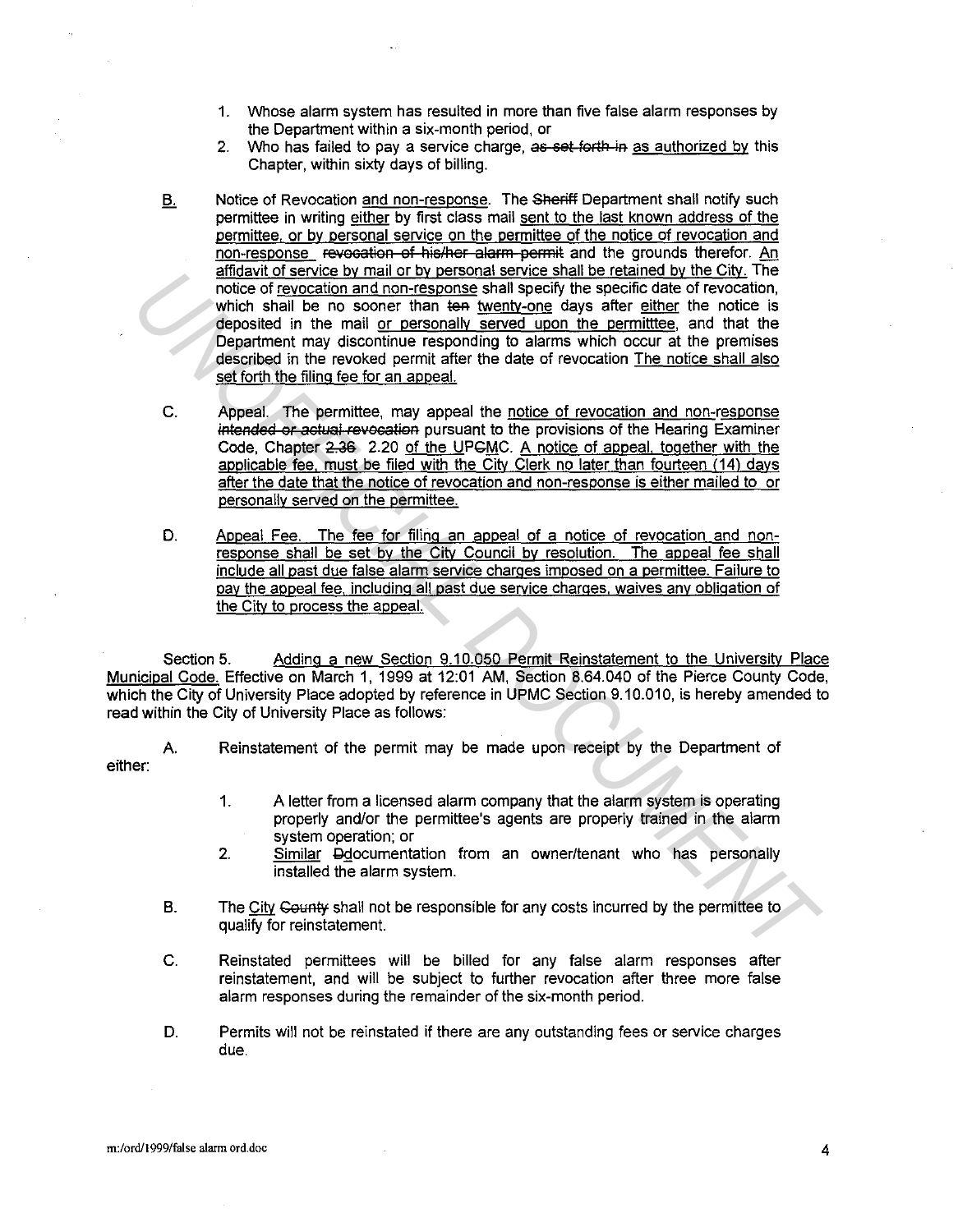Section 6. Adding a new Section 9.10.060 Service Charges for False Alarms to the University Place Municipal Code. Effective on March 1, 1999 at 12:01 AM, Section 8.64.050 of the Pierce County Code, which the City of University Place adopted by reference in UPMC Section 9.10.010, is hereby amended to read within the City of University Place as follows:

- A. A-Service charges of \$65.00 in such amounts as the City Council may determine by resolution shall be billed to and paid by the permittee for each a second or subsequent false alarm response in excess of two responses during a six-month period.
- B. Service charges shall be deposited into the False Alarm Systems Permits Service Charges Account in the General Fund, to be used for the administration and enforcement activities associated with this Chapter.
- $C.$  A permittee shall be notified of all false alarm service charges assessed by the Department by a written notification sent via US Mail to the last known address of the permittee. A Declaration of Service by Mail shall be retained by the City. The written notification shall require that the service charge be paid no later than thirty days after the date the notification is mailed by the Department.
- D. A false alarm service charge may be appealed by filing a written notice of appeal with the City Clerk setting forth the reasons in writing why the false alarms service charge should not be applied. The appeal must be filed with the City Clerk no later than twenty-one (21) days after the date on the City's notification of the false alarm service charge.
- E. The City Manager shall designate an official who shall decide the appeals of false alarm service charges that occur prior to the issuance of a Notice of Revocation and Non-Response. Appeals shall be considered without a hearing and be based solely on the records of the City and the written notice of appeal filed by the applicant. A written decision either granting the appeal or denying the appeal shall be mailed to the appellant not later than fourteen days after the appeal is filed. 8.<br>Service charges shall be deposited into the <u>False</u> Alarm Systeme-Permits <u>Service</u><br>Charges Account in the General Eurol, to be used for the administration and<br>enforcement a cultiles associated with this Chequer.<br><u>C. A </u>
	- F. In addition to any other remedy available under state law or the UPMC, the Department may collect service charges delinquent for more than thirty (30) days by assigning them to a collection agency.

Section 7. Adding a new Section 9.10.070, Declaring Continuous Audible Alarms to Be a Public Nuisance, to the University Place Municipal Code. The University Place Municipal Code is hereby amended to add a new section 9.10.070 as follows.

## **Declaring Continuous Audible Alarms to Be a Public Nuisance.**

An alarm system that emits an audible signal for more than fifteen (15) minutes and disturbs the peace and tranquility of the public is hereby declared to be a public nuisance. Such an alarm system may be summarily abated by the police department.

Section 8. Adding a new Section 9.10.080. Civil Violations, to the University Place Municipal Code. The University Place Municipal Code is hereby amended to add a new Section 9.10.080 as follows:

Any violation of the provisions of this Chapter is a civil violation punishable by a fine of up to \$500 a day for each day, or portion thereof, in which a violation occurs as